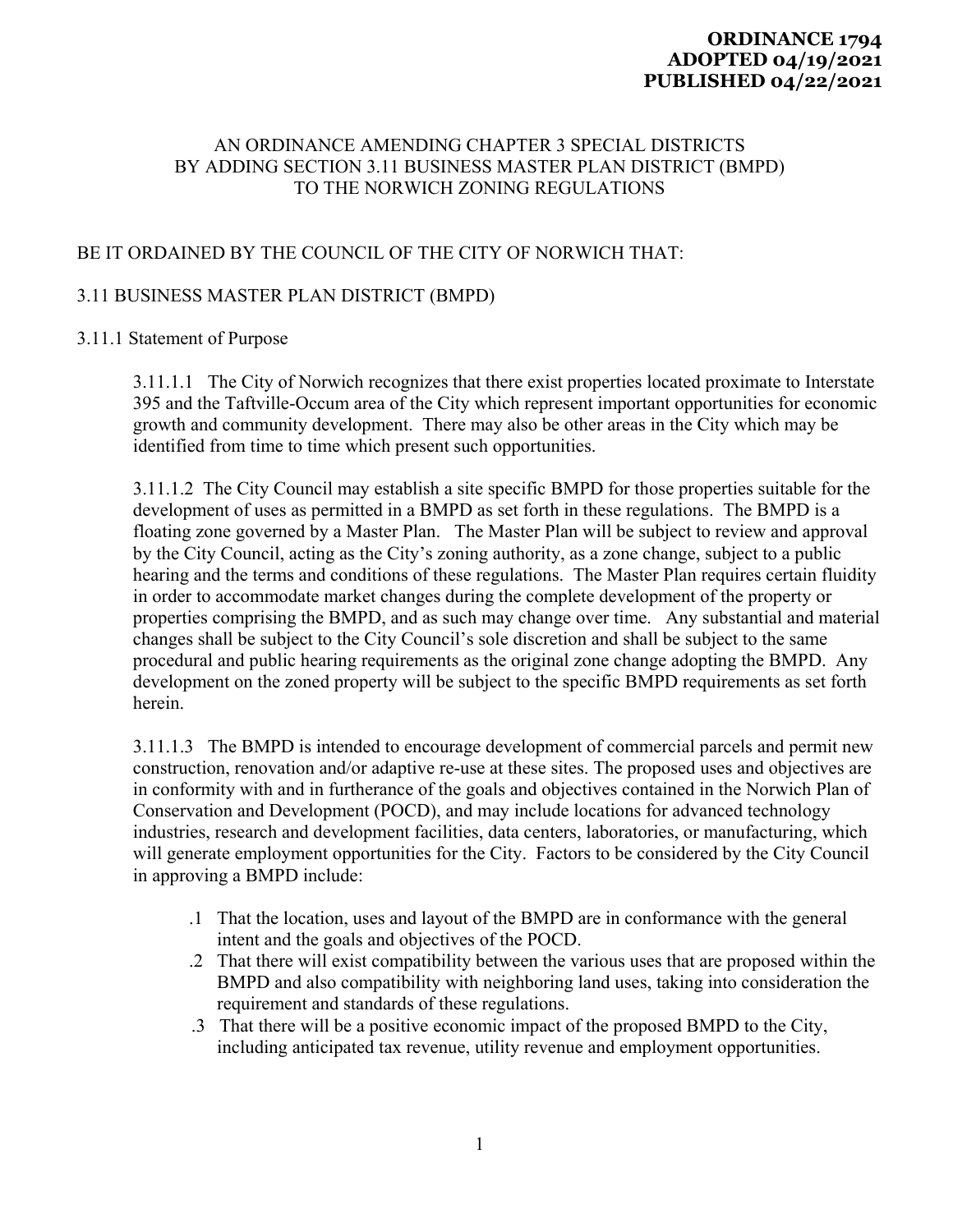## 3.11.2 Establishment of District

3.11.2.1 The City Council shall establish the BMPD by approving a Master Plan, which while not intended to be a substitute for detailed requirements associated with a site plan, provides sufficient information to determine whether the proposal is in conformance with Section 3.11.1. Such adoption shall constitute a zoning map amendment in accordance with Section 8.4 of these Regulations.

3.11.2.2 Additions and Alterations. Any substantial and material alterations to the Master Plan, including but not limited to changes which are beyond the authority of the Commission on the City Plan under Chapter 7 of these Regulation, must comply with the criteria established in Section 3.11.1, and must be approved by the City Council in its sole discretion.

3.11.2.3 District Expiration. Approval of the zone change under this BMPD shall be void, without any further action of the City Council and the property shall automatically return to its prior zoning designation, unless a site plan for one or more sites in the BMPD is approved within 5 years of the zone change approval, and all work in connection with the site plan is completed within the 5 year period. The City Council may grant one or more extensions of this period prior to expiration upon written request of the applicant, but in no event will the extensions exceed the extension of any site plan approval to complete the required work (but excluding an extension under Section 7.5.10). It being the intension of this provision that should the site work not be completed within site plan extension, that this zone change under this BMPD be null and void and the property revert to its prior zoning designation.

#### 3.11.3 Master Plan

The purpose of the submission of a Master Plan is to determine whether the proposed uses and layout conform to Section 3.11.1, 3.11.5 and the POCD. The Master Plan, once adopted for a particular property or properties (the "Site") shall establish the dimensional characteristics of the BMPD and its uses. All elements of the Master Plan shall be prepared to provide a conceptual plan for the overall development of the BMPD. The Master Plan shall include:

3.11.3.1 Master Plan narrative demonstrating the Master Plan's consistency with the purpose of the BMPD, and the policies, goals and objectives of the POCD.

3.11.3.2 Existing Conditions Plan, showing site conditions and structures, including wetlands, watercourses, special flood hazard areas, existing topography with 5-foot contours showing the general gradient of the site, existing roads and rights of way, easements, boundary survey and location map, which, along with other surveys and plans listed below, shall be at a scale of 1 inch  $=$ 100 feet or larger prepared by a Connecticut licensed architect, landscape architect, surveyor or engineer (collectively the "Consultants").

3.11.3.3 A description of the existing uses of the Properties and their present location prepared by the applicant and its Consultants.

3.11.3.4 Conceptual plan indicating structures to be retained, substantially rehabilitated or demolished; general location of new structures to be built on the Properties; proposed roadways; parking areas; vehicular and pedestrian circulation; and any areas to be landscaped or dedicated to public use or open space. This plan shall be prepared by one or more of the applicant's Consultants, as applicable, and provide sufficient information to review the proposal.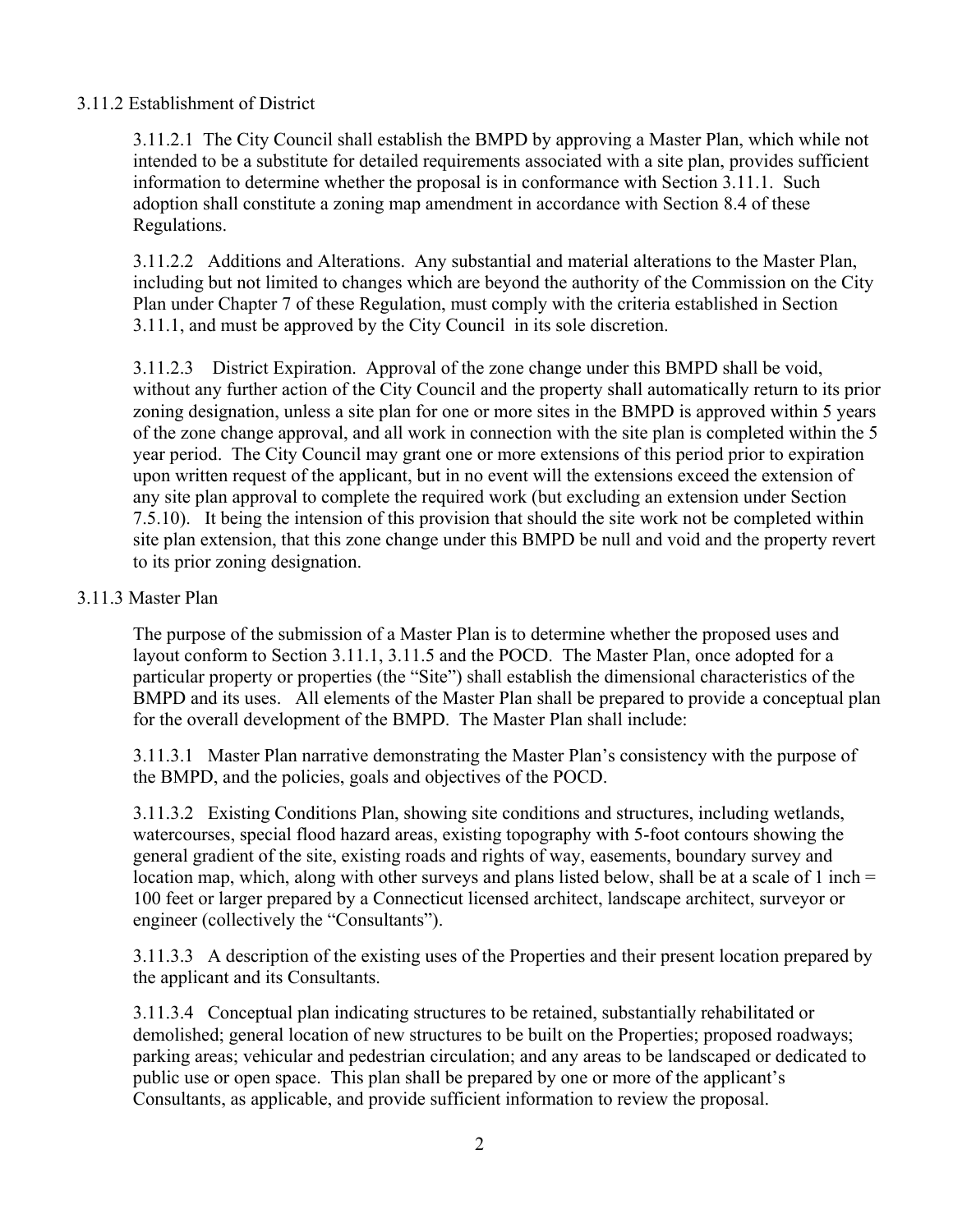3.11.3.5 A description of any proposed new uses or change in uses and their proposed location on the site by the applicant and/or its Consultants.

3.11.3.6 A preliminary traffic analysis detailing the impact of the proposed development taking into account the most intensive uses permitted in the BMPD; and including in the conceptual plan and the measures necessary to mitigate those impacts, if necessary.

#### 3.11.4 Site Plan

3.11.4.1 After Master Plan approval and establishment of the zone by the City Council, each development site must apply for site plan approval to the Commission on the City Plan ("Commission"), following the requirements of Chapter 7 of these Regulations. The implementation of the Master Plan may be phased by the filing of multiple site plan applications.

3.11.5 Design Standards. The following design standards shall apply to the BMPD:

3.11.5.1 Area and Bulk Requirements. Existing structures located within the BMPD are deemed to be conforming in terms of any encroachments on maximum height, maximum lot coverage, etc.

(i) Minimum district size: A minimum of 100 acres of contiguous land in one or more parcels under common ownership or other ownership arrangement satisfactory to the City Council acting as the zoning authority in its discretion; and

 (ii) Road frontage along any arterial road or direct access to and from an arterial road via a public road and/or private right of way;

(iii) Serviced by adequate underground public utilities or be capable of being serviced by the same or by the provision of sufficient on site facilities to be constructed.

(iv) Minimum front, side and rear yards: such yards as approved on the Master Plan

(v) Maximum building height: such height as approved on the Master Plan.

3.11.5.2 Architectural Design. All new construction shall be designed to provide a high quality appearance consistent with contemporary standards and all selected materials shall be durable with subtle colors and uniform treatment. The Commission on the City Plan shall approve architecture during the site plan process.

3.11.5.3 Signage. A sign plan evidencing unified signage for the BMPD, including the general position, size and appearance of signs visible from any public right of way shall be included in the Master Plan application and shall be approved by the City Council.

3.11.5.4 Parking. On-site parking areas shall be adequate for the uses proposed. The Master Plan shall establish parking which adheres to industry standards as determined acceptable to the Zoning Commission, with parking located on site to the extent feasible, without excessive impervious coverage. Parking area design should maximize landscaping. Stormwater management shall be designed to handle anticipated run-off without creating negative impacts on adjacent properties or natural resources.

3.11.5.5 Lighting. All site lighting shall be designed with full cut-off fixtures and facing in a general downward direction to shield and reduce glare.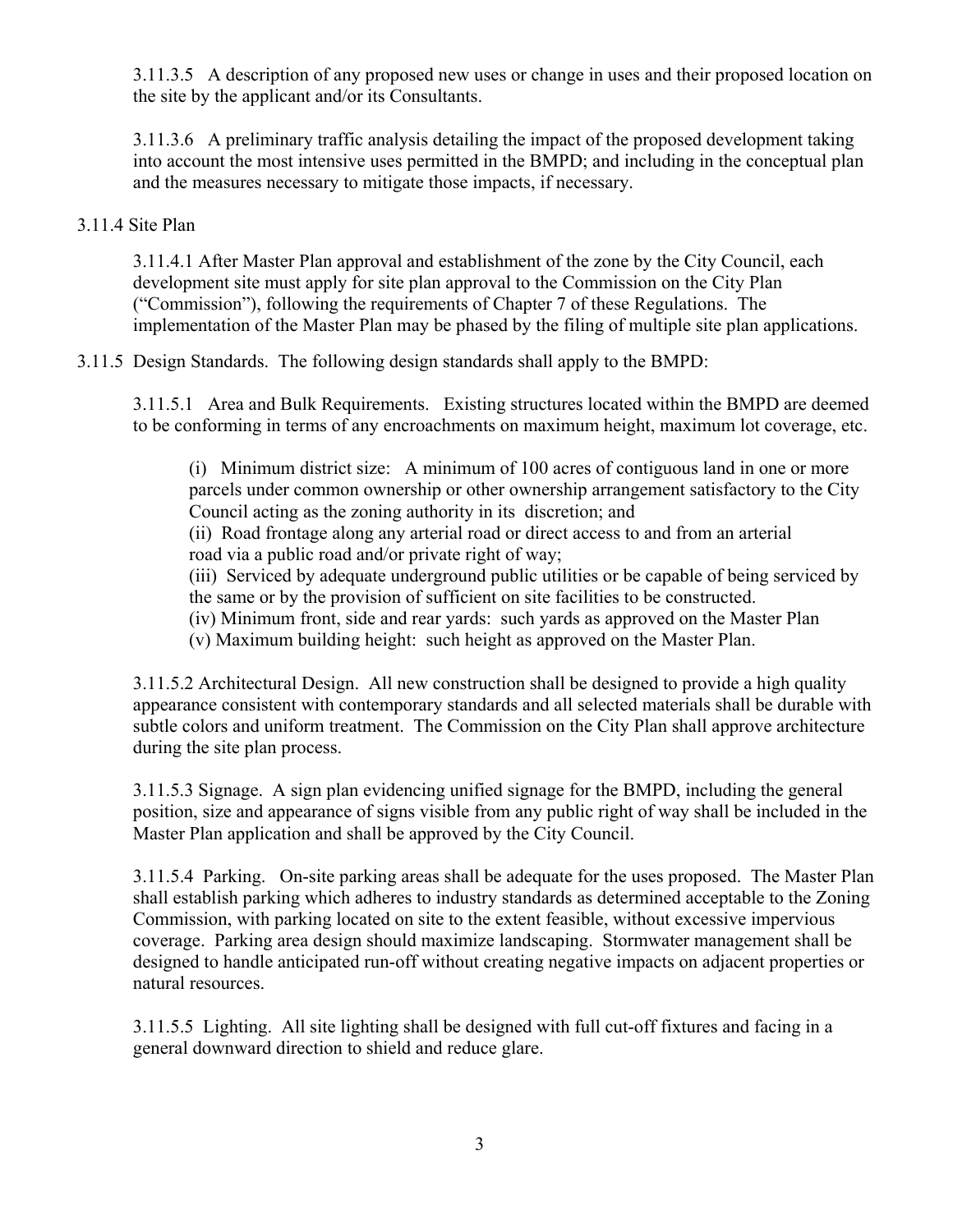3.11.5.6 Permitted Uses. Permitted uses shall be established by the Master Plan.

- .1 Professional and contractor offices
- .2 Research and development facilities
- .3 Computer software and hardware development
- .4 Data Centers
- .5 Logistic Centers
- .6 Laboratories
- .7 Manufacturing
- .8 Power generation facilities and utilities
- .9 Truck Stop with associated retail sales, subject to approval of location within the BMPD
- .10 Other uses as permitted in the underlying zone in which the BMPD is located when specifically identified at the time of the BMPD application
- 3.11.5.7 Prohibited uses. The following uses are prohibited in the BMPD
	- .1 Outdoor storage of raw or finished materials as a principal use (more than 50% of the building footprint)
	- .2 Junk or salvage yards
	- .3 Gasoline filling stations, except the permitted use Truck Stop
	- .4 Vehicle sales, leasing and renting
	- .5 Auto repair, storage, maintenance and paint shops
	- .6 Residential uses
	- .7 Landscaping and construction laydown area
	- .8 Self-Storage facilities

3.11.5.8 Buffers. The purpose of buffer areas is to provide privacy from noise, light glare and visual intrusion to residential dwellings in all locations where uses within the BMPD abut a residential district exterior to the BMPD. The city council will carefully analyze any buffers between the BMPD and surrounding residential neighborhoods and may tailor standard buffers to include enhanced, landscaping, fences, walls and earthen landscaped berms, with due consideration for the relative heights of the uses on each side of the buffer.

.1 Standard Buffers. Unless otherwise approved in the Master Plan, buffers for uses within the BMPD shall be established and maintained as 25 feet with 10 feet of screening from the adjoining residential zone and/or any additional buffer requirements as determined by the City Council.

.2 Buffers may only be reduced from those established under Section 3.11.5.8.1 in the event such reduction is compatible with the objectives of Section 3.11.1. When reduction of buffers under Section 3.11.5.8.1 is allowed, the City Council shall require buffers meeting the standards of Section 13.11.5.8 3.11.5.8 The City Council, in the exercise of its discretion may require buffers of such size, type and material as it deems reasonably necessary to protect adjacent properties or important natural resources.

November 16, 2021 B. Barrett **Correction**